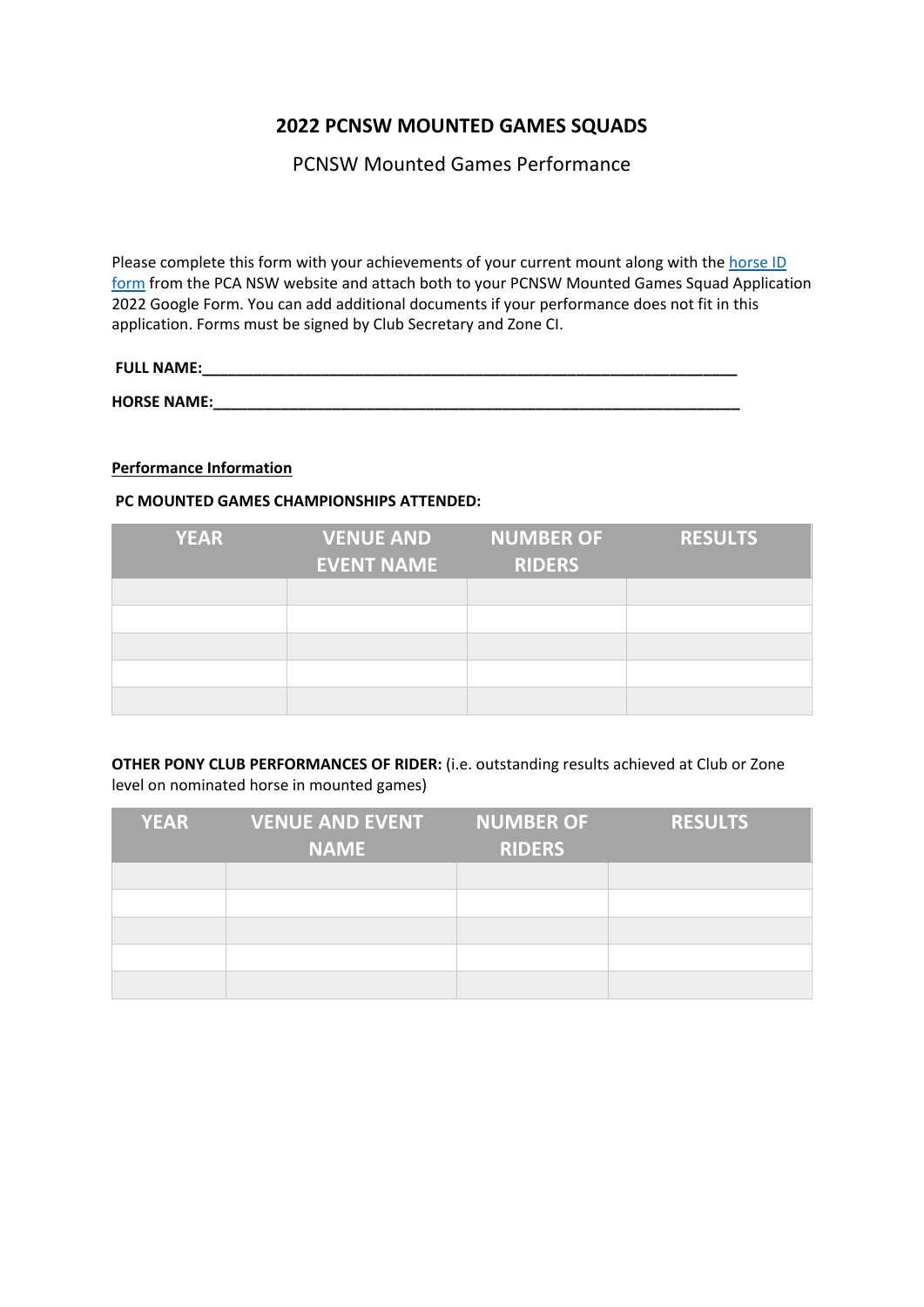### **NON-PONY CLUB RESULTS OF NOMINATED HORSE/RIDER COMBINATION:** (Give the five you consider your best achievements in mounted games)

| <b>YEAR</b> | <b>VENUE AND</b>  | <b>NUMBER OF</b> | <b>RESULTS</b> |
|-------------|-------------------|------------------|----------------|
|             | <b>EVENT NAME</b> | <b>RIDERS</b>    |                |
|             |                   |                  |                |
|             |                   |                  |                |
|             |                   |                  |                |
|             |                   |                  |                |
|             |                   |                  |                |

\_\_\_\_\_\_\_\_\_\_\_\_\_\_\_\_\_\_\_\_\_\_\_\_\_\_\_\_\_\_\_\_\_\_\_\_\_\_\_\_\_\_\_\_\_\_\_\_\_\_\_\_\_\_\_\_\_\_\_\_\_\_\_\_\_\_\_\_\_\_\_\_\_\_\_\_\_\_\_\_\_\_ \_\_\_\_\_\_\_\_\_\_\_\_\_\_\_\_\_\_\_\_\_\_\_\_\_\_\_\_\_\_\_\_\_\_\_\_\_\_\_\_\_\_\_\_\_\_\_\_\_\_\_\_\_\_\_\_\_\_\_\_\_\_\_\_\_\_\_\_\_\_\_\_\_\_\_\_\_\_\_\_\_\_ \_\_\_\_\_\_\_\_\_\_\_\_\_\_\_\_\_\_\_\_\_\_\_\_\_\_\_\_\_\_\_\_\_\_\_\_\_\_\_\_\_\_\_\_\_\_\_\_\_\_\_\_\_\_\_\_\_\_\_\_\_\_\_\_\_\_\_\_\_\_\_\_\_\_\_\_\_\_\_\_\_\_ \_\_\_\_\_\_\_\_\_\_\_\_\_\_\_\_\_\_\_\_\_\_\_\_\_\_\_\_\_\_\_\_\_\_\_\_\_\_\_\_\_\_\_\_\_\_\_\_\_\_\_\_\_\_\_\_\_\_\_\_\_\_\_\_\_\_\_\_\_\_\_\_\_\_\_\_\_\_\_\_\_\_ \_\_\_\_\_\_\_\_\_\_\_\_\_\_\_\_\_\_\_\_\_\_\_\_\_\_\_\_\_\_\_\_\_\_\_\_\_\_\_\_\_\_\_\_\_\_\_\_\_\_\_\_\_\_\_\_\_\_\_\_\_\_\_\_\_\_\_\_\_\_\_\_\_\_\_\_\_\_\_\_\_\_ \_\_\_\_\_\_\_\_\_\_\_\_\_\_\_\_\_\_\_\_\_\_\_\_\_\_\_\_\_\_\_\_\_\_\_\_\_\_\_\_\_\_\_\_\_\_\_\_\_\_\_\_\_\_\_\_\_\_\_\_\_\_\_\_\_\_\_\_\_\_\_\_\_\_\_\_\_\_\_\_\_\_ \_\_\_\_\_\_\_\_\_\_\_\_\_\_\_\_\_\_\_\_\_\_\_\_\_\_\_\_\_\_\_\_\_\_\_\_\_\_\_\_\_\_\_\_\_\_\_\_\_\_\_\_\_\_\_\_\_\_\_\_\_\_\_\_\_\_\_\_\_\_\_\_\_\_\_\_\_\_\_\_\_\_ \_\_\_\_\_\_\_\_\_\_\_\_\_\_\_\_\_\_\_\_\_\_\_\_\_\_\_\_\_\_\_\_\_\_\_\_\_\_\_\_\_\_\_\_\_\_\_\_\_\_\_\_\_\_\_\_\_\_\_\_\_\_\_\_\_\_\_\_\_\_\_\_\_\_\_\_\_\_\_\_\_\_ \_\_\_\_\_\_\_\_\_\_\_\_\_\_\_\_\_\_\_\_\_\_\_\_\_\_\_\_\_\_\_\_\_\_\_\_\_\_\_\_\_\_\_\_\_\_\_\_\_\_\_\_\_\_\_\_\_\_\_\_\_\_\_\_\_\_\_\_\_\_\_\_\_\_\_\_\_\_\_\_\_\_

Experience of rider with other horses (full details if any):

Any other relevant information

I, the above applicant, ( or parent/guardian of applicant if U18 yrs) HEREBY CONFIRM that the information given by me is correct .

\_\_\_\_\_\_\_\_\_\_\_\_\_\_\_\_\_\_\_\_\_\_\_\_\_\_\_\_\_\_\_\_\_\_\_\_\_\_\_\_\_\_\_\_\_\_\_\_\_\_\_\_\_\_\_\_\_\_\_\_\_\_\_\_\_\_\_\_\_\_\_\_\_\_\_\_\_\_\_\_\_\_

\_\_\_\_\_\_\_\_\_\_\_\_\_\_\_\_\_\_\_\_\_\_\_\_\_\_\_\_\_\_\_\_\_\_\_\_\_\_\_\_\_\_\_\_\_\_\_\_\_\_\_\_\_\_\_\_\_\_\_\_\_\_\_\_\_\_\_\_\_\_\_\_\_\_\_\_\_\_\_\_\_\_ \_\_\_\_\_\_\_\_\_\_\_\_\_\_\_\_\_\_\_\_\_\_\_\_\_\_\_\_\_\_\_\_\_\_\_\_\_\_\_\_\_\_\_\_\_\_\_\_\_\_\_\_\_\_\_\_\_\_\_\_\_\_\_\_\_\_\_\_\_\_\_\_\_\_\_\_\_\_\_\_\_\_ \_\_\_\_\_\_\_\_\_\_\_\_\_\_\_\_\_\_\_\_\_\_\_\_\_\_\_\_\_\_\_\_\_\_\_\_\_\_\_\_\_\_\_\_\_\_\_\_\_\_\_\_\_\_\_\_\_\_\_\_\_\_\_\_\_\_\_\_\_\_\_\_\_\_\_\_\_\_\_\_\_\_ \_\_\_\_\_\_\_\_\_\_\_\_\_\_\_\_\_\_\_\_\_\_\_\_\_\_\_\_\_\_\_\_\_\_\_\_\_\_\_\_\_\_\_\_\_\_\_\_\_\_\_\_\_\_\_\_\_\_\_\_\_\_\_\_\_\_\_\_\_\_\_\_\_\_\_\_\_\_\_\_\_\_ \_\_\_\_\_\_\_\_\_\_\_\_\_\_\_\_\_\_\_\_\_\_\_\_\_\_\_\_\_\_\_\_\_\_\_\_\_\_\_\_\_\_\_\_\_\_\_\_\_\_\_\_\_\_\_\_\_\_\_\_\_\_\_\_\_\_\_\_\_\_\_\_\_\_\_\_\_\_\_\_\_\_

\_\_\_\_\_\_\_\_\_\_\_\_\_\_\_\_\_\_\_\_\_\_\_\_\_\_\_\_\_\_\_\_\_\_\_\_\_\_\_\_\_\_\_\_\_\_\_\_\_\_\_\_\_\_\_\_\_\_\_\_\_\_\_\_\_\_\_\_\_\_\_\_\_\_\_\_\_\_\_\_\_\_

Name of Parent/Guardian name for U18

Signed: \_\_\_\_\_\_\_\_\_\_\_\_\_\_\_\_\_\_\_\_\_\_\_\_\_\_\_\_\_\_\_\_\_\_\_ Date:\_\_\_\_\_\_\_\_\_\_\_\_\_\_

I, the parent or guardian of the above applicant, HEREBY CONFIRM that I have carefully read this Performance Form, Horse ID Form and the Google Form Application including the requirements of the Applicant and the Rules and DECLARE that the information given by me (and my child) is correct and that I (and my child) shall comply with the rules.